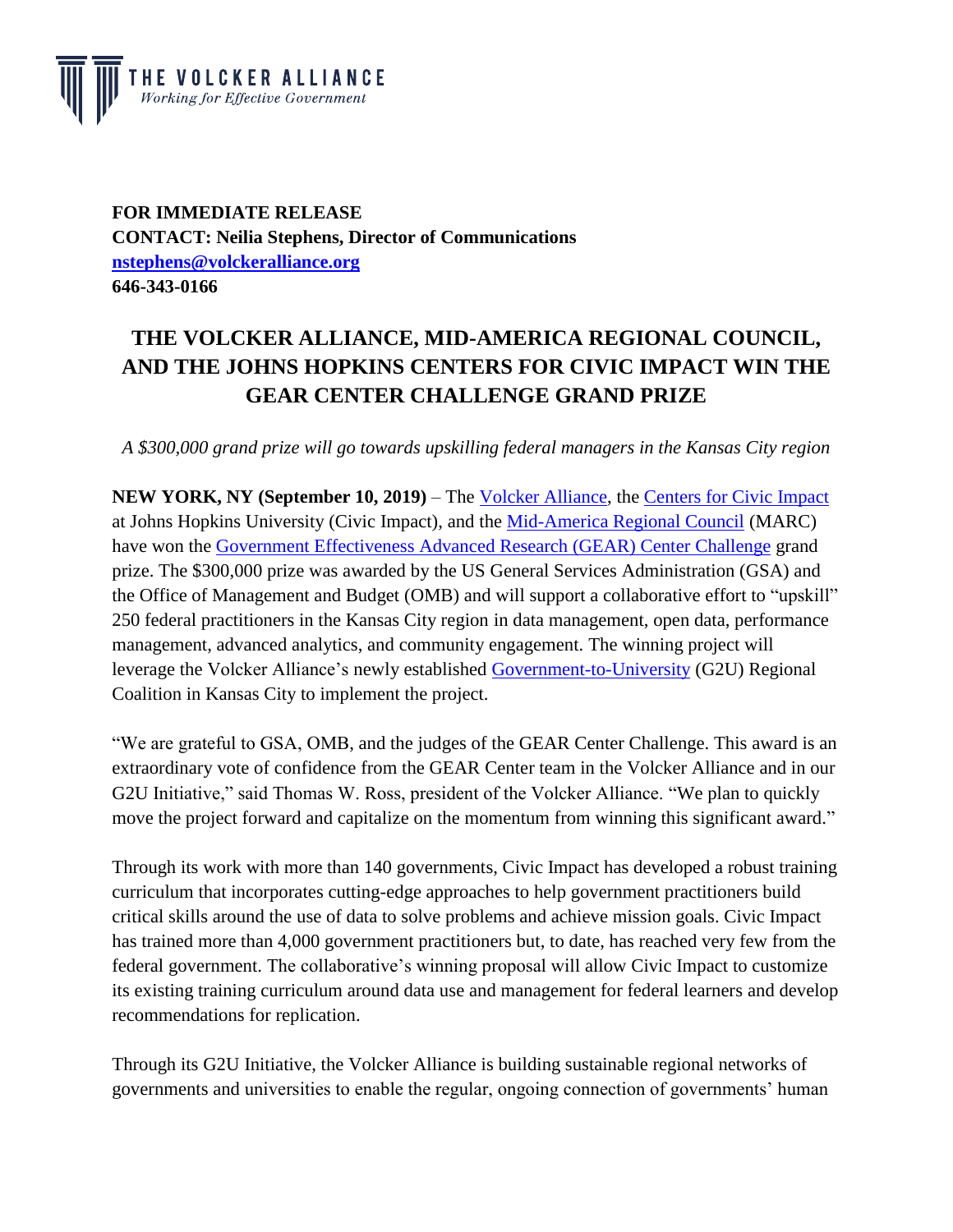

capital and research needs with regional university talent and capacity. The Alliance is implementing a G2U Regional Coalition in Kansas City and in other locations. As the lead agency for the G2U Coalition in Kansas City, the Mid-America Regional Council (MARC) has the capacity to convene the stakeholders needed to succeed in this effort and will lead on-theground implementation during the project period and beyond.

"The G2U Regional Coalition in Kansas City appreciates the importance of investing in the development of a federal workforce that is proficient in emerging and mission critical skills," said David Warm, executive director of MARC. "Winning the GEAR Center Challenge will propel forward the work we are doing through G2U to demonstrate fast results that can be replicated in other regions and for other sectors of government."

"At the Centers for Civic Impact, we have amassed substantial knowledge about effective strategies to help public sector practitioners use data for decision-making and accountability at the local level," said Beth Blauer, executive director of Civic Impact. "We expect this collaborative effort in Kansas City will help us generate a roadmap for scaling our upskilling efforts in the federal context and nationally."

The Volcker Alliance, Civic Impact, and MARC proposal was selected from over fifty submissions to the GEAR Center Challenge and was one of three proposals to win the grand prize.

**The Volcker Alliance** advances effective management of government to achieve results that matter to citizens. We envision a public sector workforce with the experience, preparation, and commitment to ensure that government is accountable and delivers with excellence. Visit [volckeralliance.org](http://www.volckeralliance.org/) to learn more. Follow us on social media [@VolckerAlliance](https://twitter.com/VolckerAlliance) and [subscribe](https://www.volckeralliance.org/get-involved/subscribe) to the Volcker Alliance newsletter for the latest news and developments. The Volcker Alliance is a  $501(c)(3)$  organization.

**The Centers for Civic Impact** at Johns Hopkins University offers governments and nonprofits the latest in policy research from the Center for Applied Public Research and public sector training from the new GovEx Academy. These efforts are bolstered by the academic and research expertise of Johns Hopkins and the university's Zanvyl Krieger School of Arts & Sciences. For more information, visit [civicimpact.jhu.edu/.](https://civicimpact.jhu.edu/)

**The Mid-America Regional Council** (MARC) is a nonprofit association of city and county governments and the metropolitan planning organization for the bistate Kansas City region.